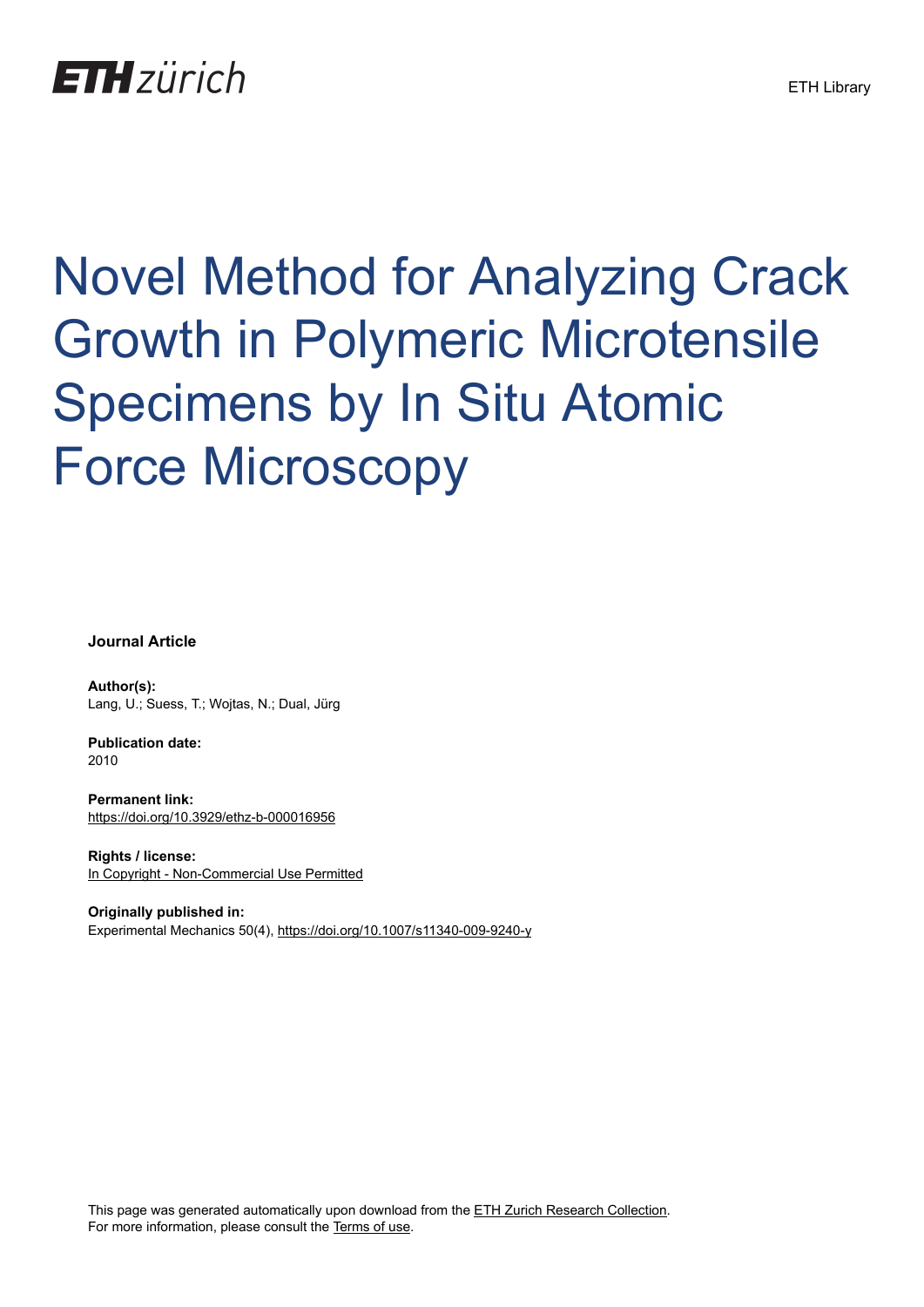### **Novel Method for Analyzing Crack Growth in Polymeric Microtensile Specimens by** *In Situ* **Atomic Force Microscopy**

**U. Lang · T. Süss · N. Wojtas · J. Dual**

Received: 22 May 2008 / Accepted: 23 February 2009 / Published online: 27 March 2009 © Society for Experimental Mechanics 2009

**Abstract** In this paper a micro tensile test which allows the determination and observation of the crack growth behaviour in thin polymer layers is presented. The setup consists of micromanipulators and piezo actuators for straining the sample while an atomic force microscope (AFM) is used for scanning the crack tip area with high lateral resolution. The stress in the specimen is determined by an optical microscope for observation of the deflection of a force sensing beam. The material under investigation is an amorphous and strongly entangled thermoplastic polyimide which can be patterned photolithographically and is spin cast to form layers of 3 μm thickness. The results show the potential of the setup to measure crack length, crack tip opening and nominal stress. The stress-crack lengthdiagram then allows to determine different stages during crack growth.

**Keywords** Polyimide **·** Tensile testing **·** *In situ* **·** AFM

U. Lang (B) · T. Süss · N. Wojtas · J. Dual Center of Mechanics—Department of Mechanical and Process Engineering, ETH Zurich, Tannenstr. 3, 8092 Zurich, Switzerland e-mail: udo.lang@alumni.ethz.ch

#### **Introduction**

Crack initiation and growth are key issues when it comes to the mechanical reliability of microelectronic devices and microelectromechanical systems (MEMS). Especially in organic electronics where flexible substrates will play a major role these issues will become of utmost importance. It is therefore necessary to develop methods which allow the experimental investigation of fracture processes in thin organic layers as mechanical failure of devices is usually accompanied by crack propagation. Since polymers are often amorphous, non conductive and cannot withstand the electron beam of electron microscopes for a long time, the approach herein is therefore based on the use of an AFM to determine *in situ* crack propagation during straining of a polymer specimen. Similar setups have been used to examine silicon  $[1-7]$ , thin metal films on polymer substrates [\[8–10](#page-9-0)] and pure polymer samples [\[11](#page-9-0)[–18](#page-10-0)]. In contrast to those approaches, in the experiments presented here, the force measurement is integrated in the microfabricated samples as presented by Haque and Saif in [\[19](#page-10-0)]. This technique allows to investigate thin samples with micrometer thickness and to measure forces in the range of millinewtons. By using an optical microscope the deformation of a silicon force sensing beam can be observed and by applying beam mechanics the force acting on the specimen can be determined (Fig. [1\)](#page-2-0). The tensile samples in this research are made from the polyimide PI 2723 from HD Microsystems (Wilmington, DE, USA). Polyimide was chosen because it is widely used as a passivation layer to protect microelectronic devices from moisture and corrosion. Additionally, polyimides are often used as stress buffer layers during packaging of dies [\[20](#page-10-0)]. Moreover,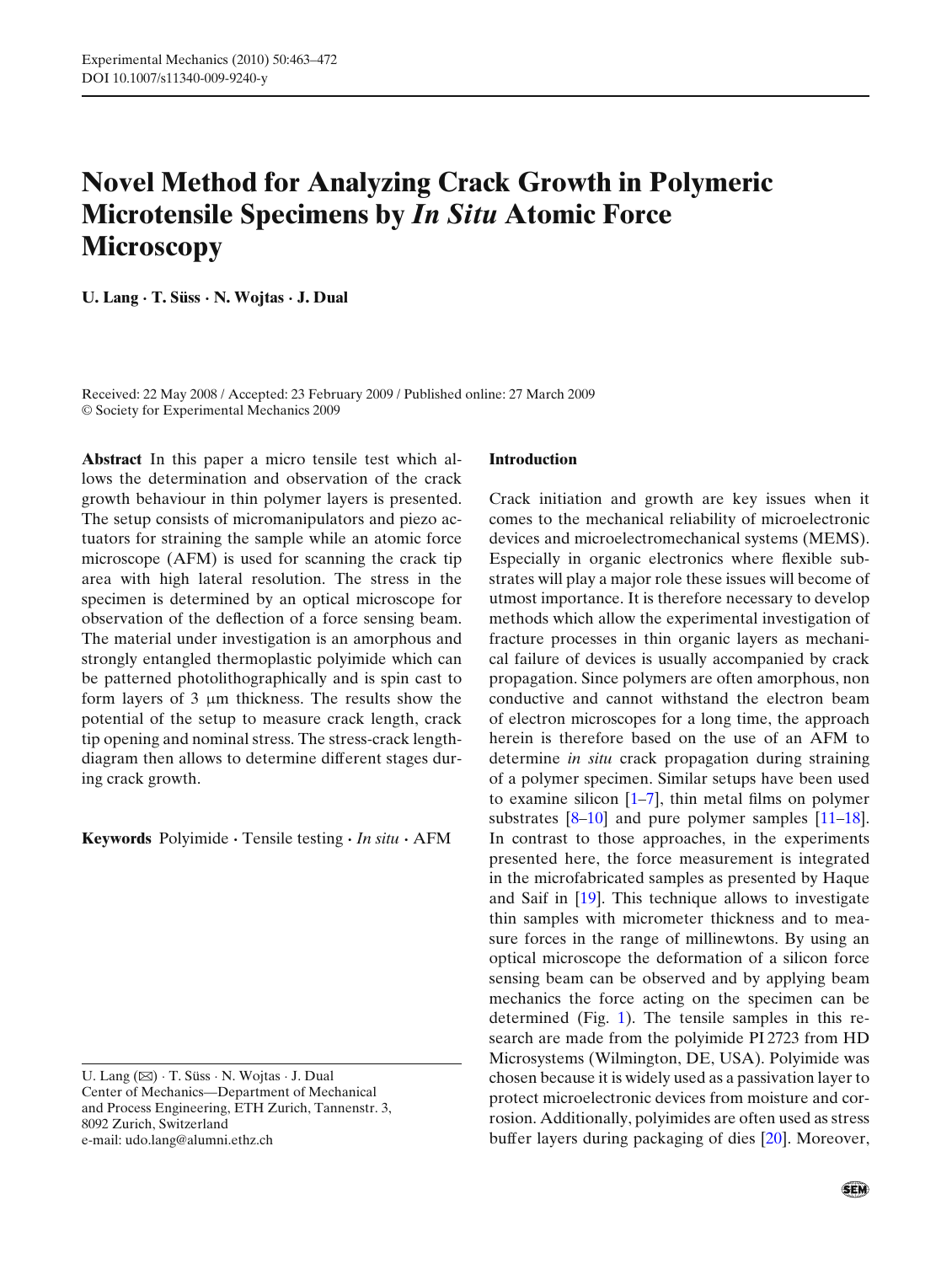<span id="page-2-0"></span>

**Fig. 1** Principle of the setup: the specimen is strained between two silicon beams while crack growth is monitored *in situ* by an AFM. A photolithographically structured notch results in a locally well defined crack initiation. The deformation of a force sensing beam is determined by an optical microscope. The rigid extension rod is necessary because the actual force sensing beam is hidden underneath the AFM. The three pin holes in the Si frame are used for force transmission by small pins from the external piezo actuators to the specimen

polyimides are promising candidates for flexible substrates in organic electronics [\[21](#page-10-0), [22](#page-10-0)] and in the MEMS community as a membrane material [\[23–25](#page-10-0)].

#### **Experimental**

#### Specimens

The specimen itself consists of a freestanding  $3 \mu m$ polyimide PI 2723 tensile probe and a silicon frame. They are both shown in Fig. 2 with dimensions. Connected to one of the silicon beams there is an extension rod which can be considered a rigid body. Based on this assumption, the deformation of the silicon force sensing beam is transferred directly to this extension rod. Therefore the deflection of the beam can be determined by measuring the distance between the extension beam and the rigid silicon frame. This is necessary because the actual force sensing beam is hidden behind the AFM and can therefore not be monitored directly. The geometry of the PI tensile probe is based on an international norm on tensile tests of polymers [\[26](#page-10-0)] with an additional single notch on one side. The fabrication of the specimens is mainly based on the Bosch deep dry etching process and is explained in [\[27](#page-10-0)] in detail. The polyimide used in these experiments is PI 2723 as mentioned before. It is photodefinable and can be applied by spin coating. It is therefore also very suitable for MEMS applications. Its morphology shows a very amorphous structure caused by a strong entanglement of the chains (Knaus, M, HD Microsystems Europe, Neu-Isenburg, Germany, personal communication, October 2008). As its glass transition temperature is rather high ( $>$  320 °C, [\[20](#page-10-0)]) and the tests are conducted at room temperature, the thermoplast will be in its glassy state and therefore one can expect a rather brittle and very limited viscous behaviour



**Fig. 2** Dimensions of setup: (**a**) shows the overall size of the specimen and of the extension rod (in mm), (**b**) shows the dimensions of the silicon force sensing beam (in mm) and its orientation on the wafer and (**c**) shows the dimensions (in μm) of the polyimide specimen including the notch. The thickness of the silicon (100) wafer is 525  $\mu$ m. The thickness of the PI specimen is 3  $\mu$ m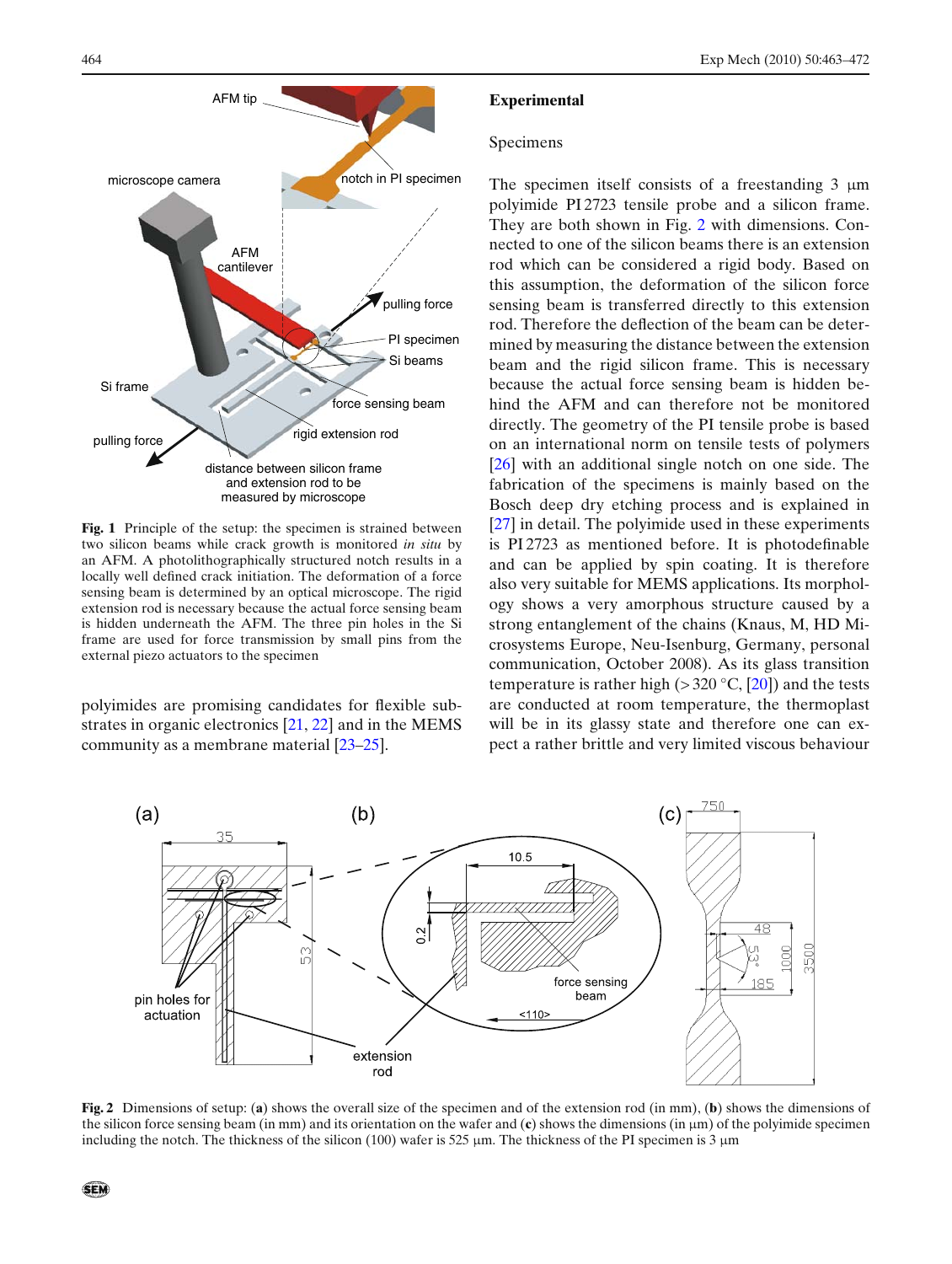<span id="page-3-0"></span>[\[28–30](#page-10-0)]. This behaviour has indeed already been shown in [\[31](#page-10-0)] for polyimide (Kapton) films. As PI 2723 is even more entangled than Kapton tape (Knaus, M, HD Microsystems Europe, Neu-Isenburg, Germany, personal communication, October 2008) one could therefore assume that viscous effects and the size of the plastic zone in front of the crack tip will be limited in size.

#### Atomic Force Microscope

An easyScan AFM (Nanosurf AG, Liestal, Switzerland) was used in the experiments. Its main characteristics are a maximum scan range of 100 μm in x- and y- directions and of 20 μm in z- direction. In actual experiments the lateral scan range was set to 60 μm at a sampling rate of 256 which yielded a resolution in x- and y- direction of  $0.23 \mu m$ . For such an area a scan usually takes about 3 minutes. Scans are typically taken in contact mode and closed loop control with a load of 11 nN and automatic z-offset adjustment. The cantilevers were of type Contr-16 (Nanosensors AG, Neuchâtel, Switzerland) and had a typical tip diameter of less than 10 nm and a tip height of about  $10 - 15$  μm.

#### Detection of Forces

#### *Mechanics of force sensing beam*

The principle used herein for measuring forces is based on the deformation of single crystal silicon double fixed beams and was first presented by Haque and Saif in [\[19](#page-10-0)]. As shown in Fig. [1](#page-2-0) the application of an external force on the first beam leads to the deformation of that beam, to the straining of the specimen and to the deformation of the second force sensing beam.

The calculation of a force causing large deflections of double fixed beams was first presented by Frisch-Fay [\[32](#page-10-0)] in detail. Here, a brief summary of his explanations only as far as necessary to understand the train of thought is given. The main idea is that when such a beam with two fixed ends undergoes a large deflection, then also normal forces will develop in axial direction. It should be emphasized that large deflections in this context mean that normal forces develop in the beam, but that the actual deflection in the middle is small compared to the overall length of the beam. Figure 3 shows a beam which is loaded with a force of 2*P* and the corresponding free body diagram. Contrary to first order theory the equilibrium is derived from the deflected state. This leads to an additional moment *Ny*.



**Fig. 3** Deformation of double fixed beam under a load of 2*P* and corresponding free body diagram

Equilibrium of moments at an arbitrary point *x* along the half of the beam therefore is:

$$
M_b = EI \frac{d^2 y}{dx^2}
$$
  
=  $Ny + M_0 - P(L - x)$  (1)

where  $M_b$  is the bending moment at position  $x$ ,  $E$ is Young's Modulus of the beam material and *I* the moment of inertia of the beam for bending about the  $z$  - axis. The general solution of equation  $(1)$  is

$$
y = C_1 \cosh tx + C_2 \sinh tx + Ax + B \tag{2}
$$

where  $C_1$  and  $C_2$  have to be found from boundary conditions for a double fixed beam and from beam symmetry, while  $A = -P/N$ ,  $B = (PL - M_0)/N$  and  $t = \sqrt{\frac{N}{EI}}$  can then be found from comparing coefficients in equation  $(2)$  and equation  $(1)$ . Considering the axial extension of the beam caused by the constant normal force *N* (for small slopes) and some additional calculus yields an equation for *N*:

$$
N^3 = \frac{A_c E P^2}{2} \left[ \frac{3}{2} - \frac{1}{2} \tanh^2 u - \frac{3}{2} \frac{\tanh u}{u} \right]
$$
 (3)

with  $u = tL/2$  and  $A_c$  as the cross sectional area of the beam. Solving equation (3) for *P* yields

$$
P = \sqrt{\frac{2N^3}{A_c E}} \left(\frac{3}{2} - \frac{1}{2} \tanh^2 u - \frac{3}{2} \frac{\tanh u}{u}\right)^{-\frac{1}{2}}.
$$
 (4)

Using equations (2) and (4) and calculating the value of  $y(x)$  at  $x = 0$  (middle of the beam) leads to

$$
f = 2\sqrt{\frac{2I}{A_c}} (u - \tanh u)
$$
  

$$
\left(\frac{3}{2} - \frac{1}{2} \tanh^2 u - \frac{3}{2} \frac{\tanh u}{u}\right)^{-\frac{1}{2}}
$$
 (5)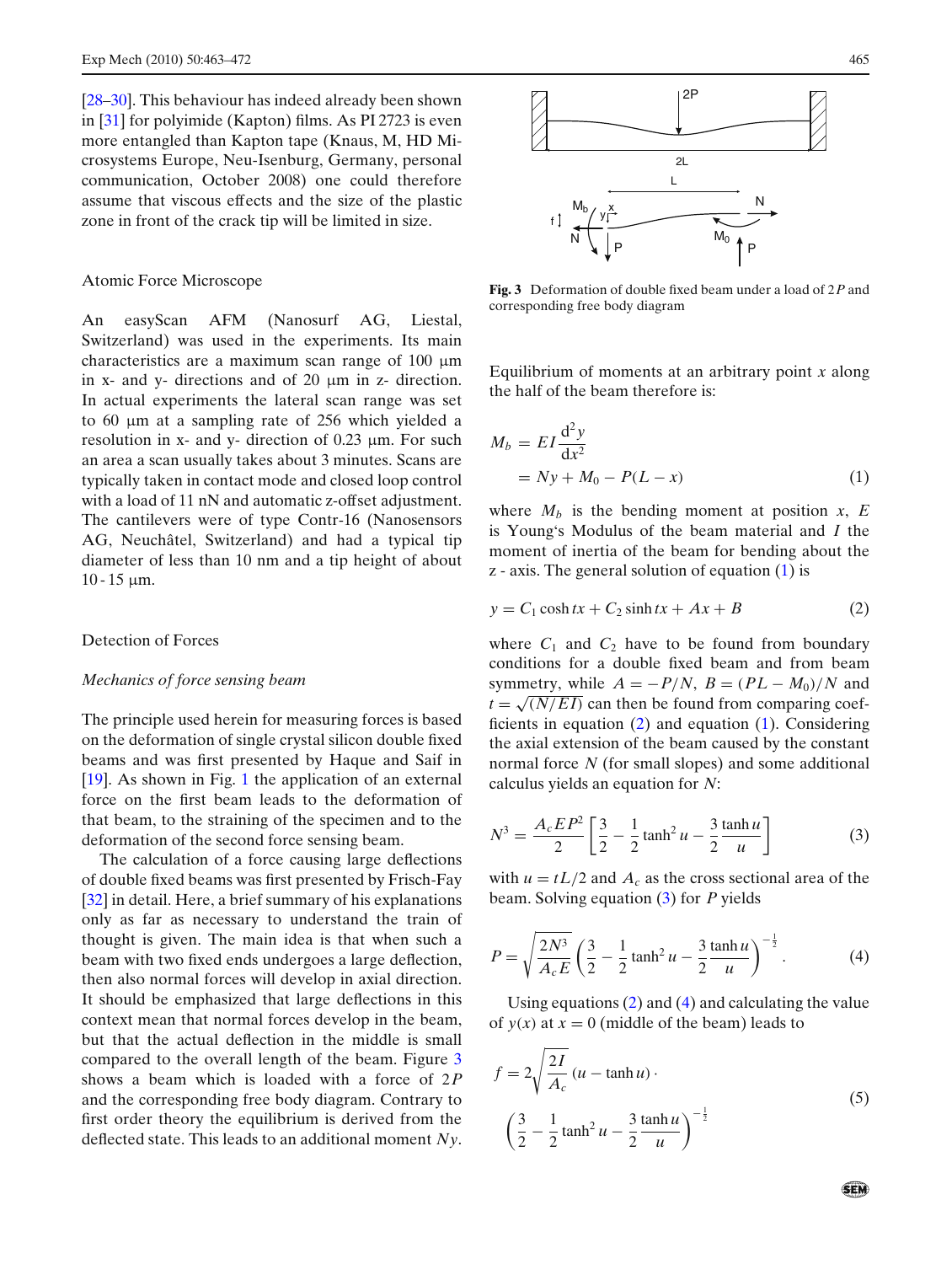which is the desired relation between *P* and the deflection *f* at the middle of the beam. For *f* given from the experiment, equation  $(5)$  is numerically solved for *u*. *P* is then obtained from equation [\(4\)](#page-3-0) using  $u =$ *tL*/2 and  $t = \sqrt{\frac{N/EI}{}}$ . This calculation can be easily programmed with any numerical computing program e.g. Mathematica or Matlab. In these experiments a simple Matlab code was used to calculate *P* from the measured deflection *f*. The maximum stress due to bending then develops at the fixed ends of the beam and is given by

$$
\sigma_{max} = \frac{1}{3} E\left(\frac{h}{L}\right)^2 u^2.
$$
\n
$$
\left[1 + \sqrt{6} \tanh u \left(\frac{3}{2} - \frac{1}{2} \tanh^2 u - \frac{3}{2} \frac{\tanh u}{u}\right)^{-\frac{1}{2}}\right]
$$
\n(6)

where *h* is the height of the beam, in this case 200  $\mu$ m (see Fig. [2\)](#page-2-0). Assuming a yield strength of 7 GPa and a Young's modulus of 169 GPa for silicon in  $<$  110 > direction [\[33\]](#page-10-0), a theoretical maximum detectable force *P* of  $\approx 60$  N can be obtained from equation [\(4\)](#page-3-0). The optical system (see "Measurement of beam deflection and crack growth") permits a resolve limit of about 1 μm which yields with equations  $(4)$  and  $(5)$  a force resolution of about 0.0012 N.

#### *Measurement of beam deflection and crack growth*

Measuring the actual displacement of the extension rod during experiments was done by an high magnification zoom lens  $(1 \times -12 \times)$  (Navitar Inc., Rochester, USA) with a 2 megapixel CCD camera (Moticam 2000, Motic Deutschland GmbH, Wetzlar, Germany) attached to it (see Fig. [1\)](#page-2-0). For every AFM scan also a image of the extension rod was taken. The rod displacement was then determined by carefully measuring the distance between the rod and the frame using the image analysis program Motic Images Plus 2.0. This program allows to determine lateral dimensions with its distance tool. Before measurements the program was furthermore calibrated using a distance normal. The actual measurements were then conducted by determining the normal distance between the easily identifiable corners of the extension rod and the frame and then calculating the mean. Motic Images Plus 2.0 was also used to determine crack length. For this, the AFM scans were carefully analyzed by determining the distance from the bottom of the notch to the tip of the crack (see also Section ["Results"](#page-5-0)).



**Fig. 4** Experimental setup. Two micromanipulators and two piezo actuators are used. They point pairwise into opposite directions which results in larger maximum displacements. Furthermore the notch area can thus be kept in a central position

#### Actuation and Control

Figure 4 shows the actual setup. For the experiments the samples are put on the pins which transfer the motion generated by the micromanipulators and piezo actuators (model P-280, 100 μm range, PI GmbH, Karlsruhe, Germany) to the specimens. The micromanipulators are necessary to bring the pins in contact with the specimen to make sure that the whole range of the piezo actuators can be used for precisely straining the specimen. An actual experiment is conducted stepwise: the specimen is strained for approximately 5  $\mu$ m whereat this overall displacement is composed of two displacements of 2.5 μm pointing in opposite directions. The region of interest i.e. the notch thus remains in principle unmoved. Then an AFM scan and a image of the extension rod are taken. Then the specimen is strained for an additional 5 μm and again scans and images are taken and so forth until rupture of the sample. The whole experiment is therefore controlled by actuator displacements. During manual actuation it might happen that the two micromanipulators are not actuated exactly the same way and thus the crack might be moved away from the central position of the AFM scan. This can then be accounted for in the AFM scan software by readjusting the scan area without adverse effects on the samples.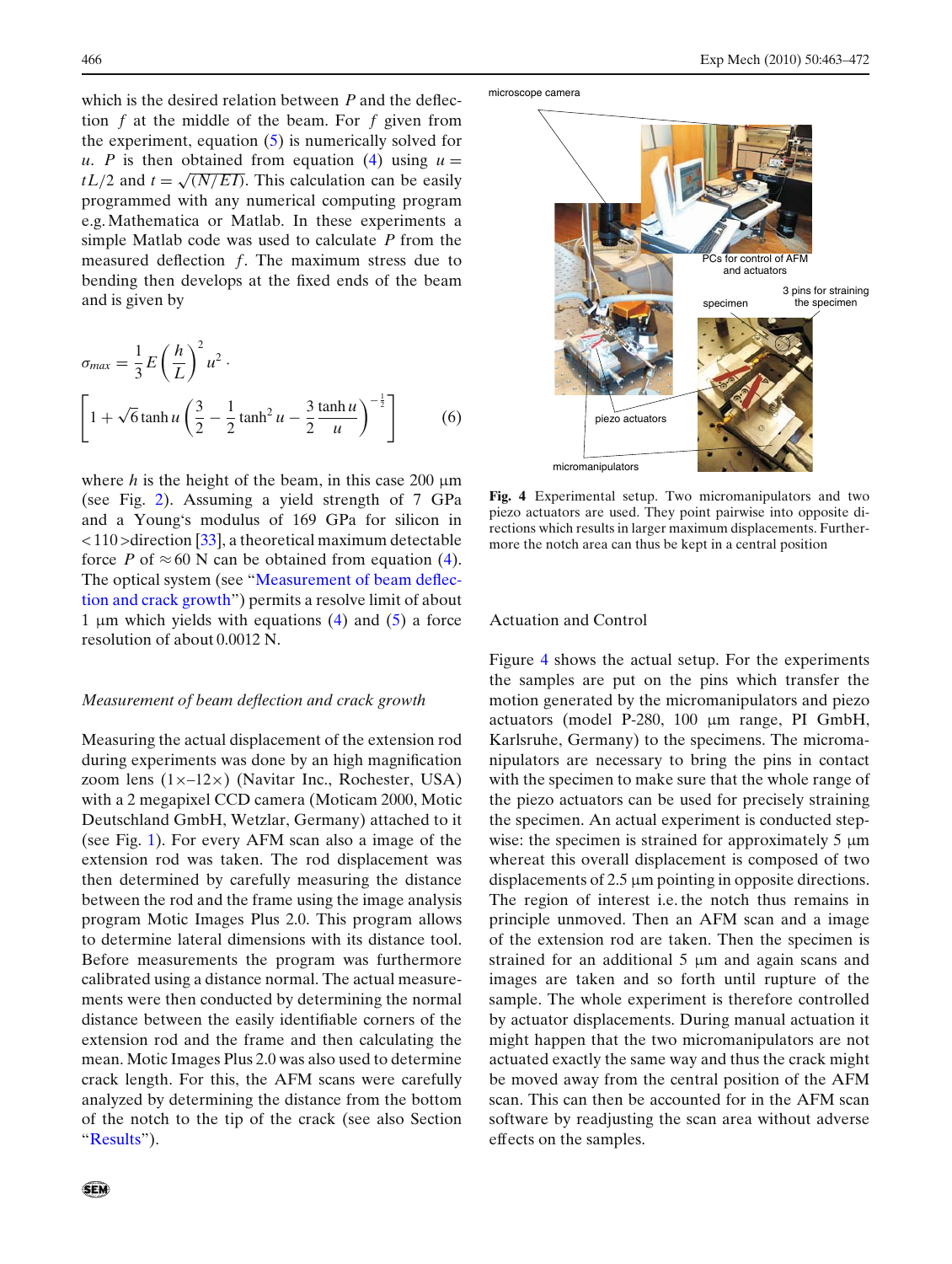#### <span id="page-5-0"></span>**Results**

Two specimens were tested at 23°C and 25% relative humidity. For both samples the surface roughness  $R_a$ was about 30 nm. From scan to scan no changes in the surface quality could be observed. Hence it can be concluded that the material was not damaged by the AFM tip and therefore the contact force was not too large. It was mentioned before that due to the strong entanglement of the polymer chains in PI 2723 only very limited viscous effects had to be expected. This could be confirmed as during the considerably long time of several minutes for a single scan no smearing or reflow in the scan area could be observed. Furthermore, the results are very similar for both of the tests as can be seen from Fig. 5 which shows the nominal stress within the sample far enough away from the notch (i.e. the stress is calculated for a width of  $185 \mu m$ ) versus the crack length starting from the bottom of the notch. To relate the stress-crack length diagram to actual rupture processes, different stages of the crack propagation through the sample are identified in Fig. 6. The scans in Fig. [7](#page-6-0) then show corresponding AFM scans for these different stages of crack growth. Especially from the images of column II, it can also be seen that the crack does not extend all the way through the thickness of the specimen but reaches from the surface at the bottom of the notch into the material. It can therefore also be regarded as a surface crack starting at the notch and extending into the specimen. In Fig. [8](#page-7-0) a sketch further explains the situation in the area of such a crack which will be referred to as a corner crack from hereon (for a geometrical description of a corner crack see e.g. [\[34](#page-10-0)]). The figure additionally shows how the crack length used in the diagrams was determined. The different stages



**Fig. 5** Normal stress vs. crack length diagrams for the two conducted experiments. Both samples showed basically the same behaviour



**Fig. 6** The different stages during crack propagation. The terms are used according to [\[46](#page-10-0)]

of corner crack growth in the experiments herein are identified now:

– Initial crack length

For both samples there is an initial crack length even without external forces applied to the setup. In order to explain this situation, one has to take into consideration that during fabrication the compound of the silicon substrate and the polyimide layer is cooled down to room temperature after baking at 350°C. Due to the large mismatch in the coefficients of thermal expansion between the two materials, high thermal tensile stresses develop in the polyimide layer. Furthermore, additional stress can develop in the surface layer due to solvent evaporation. After releasing the sample from the substrate during dry etching, these residual stresses are partially relieved as the sample is free to contract, partially close the initial crack and deform the silicon beams (see below). If during the experiment the samples are strained, the initial crack is opened again without applying any additional force. This explains why there is an apparent crack "growth" between the first two data points without any increase in external force and therefore nominal stresses. The fact why the residual stresses initially amount only to a few MPa and not to the number given for residual stress by the manufacturer (42 MPa,  $[20]$  $[20]$ ) can be contributed to the aforementioned stress relief in the polyimide layer during dry etching. As the sample is freestanding after the etch step, it can contract and therefore reduce the residual stress until the residual force in the polyimide specimen is as large as the force necessary to deform the silicon beams to their initial position. Based on these thoughts the basic idea to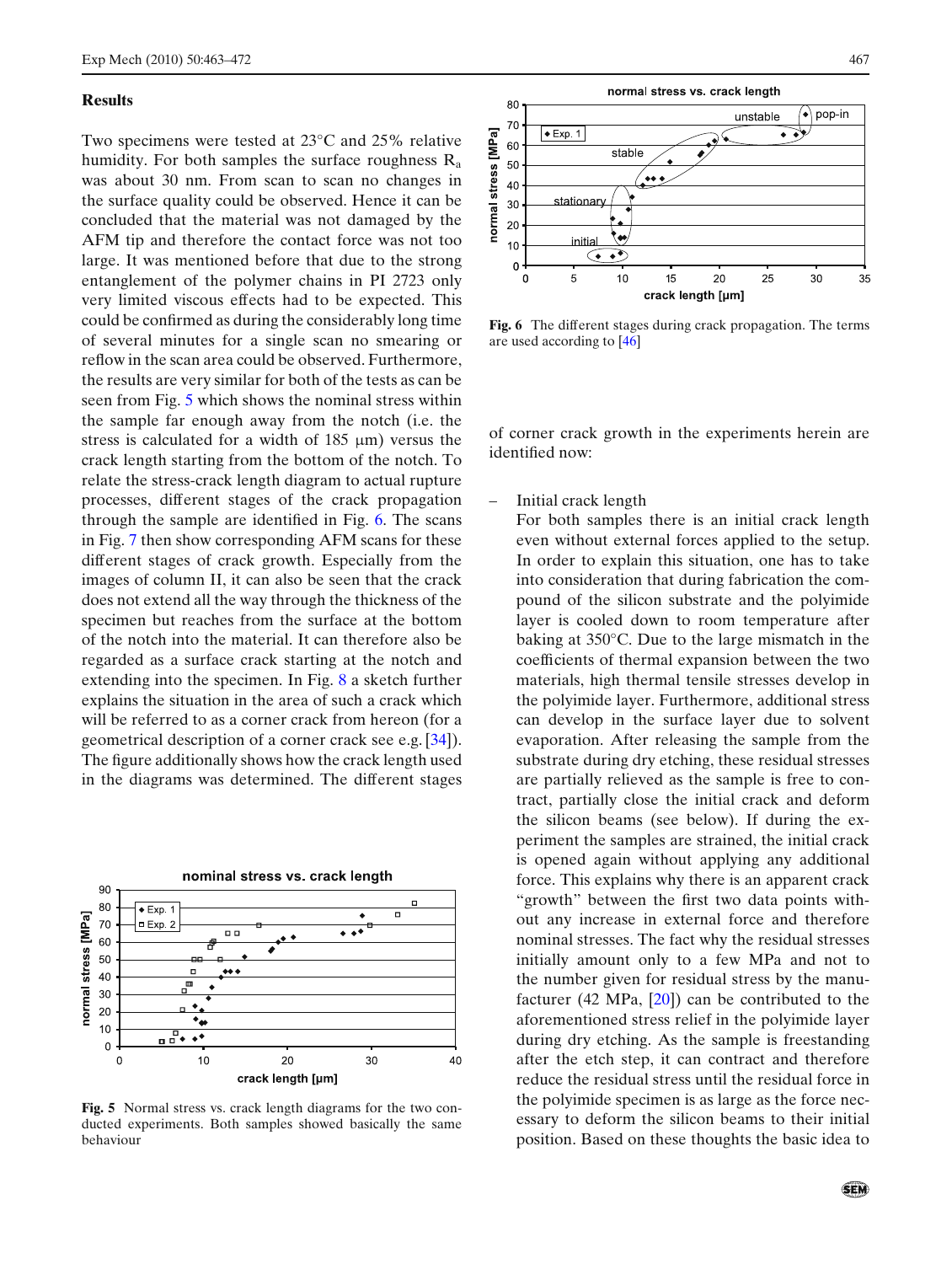<span id="page-6-0"></span>

΄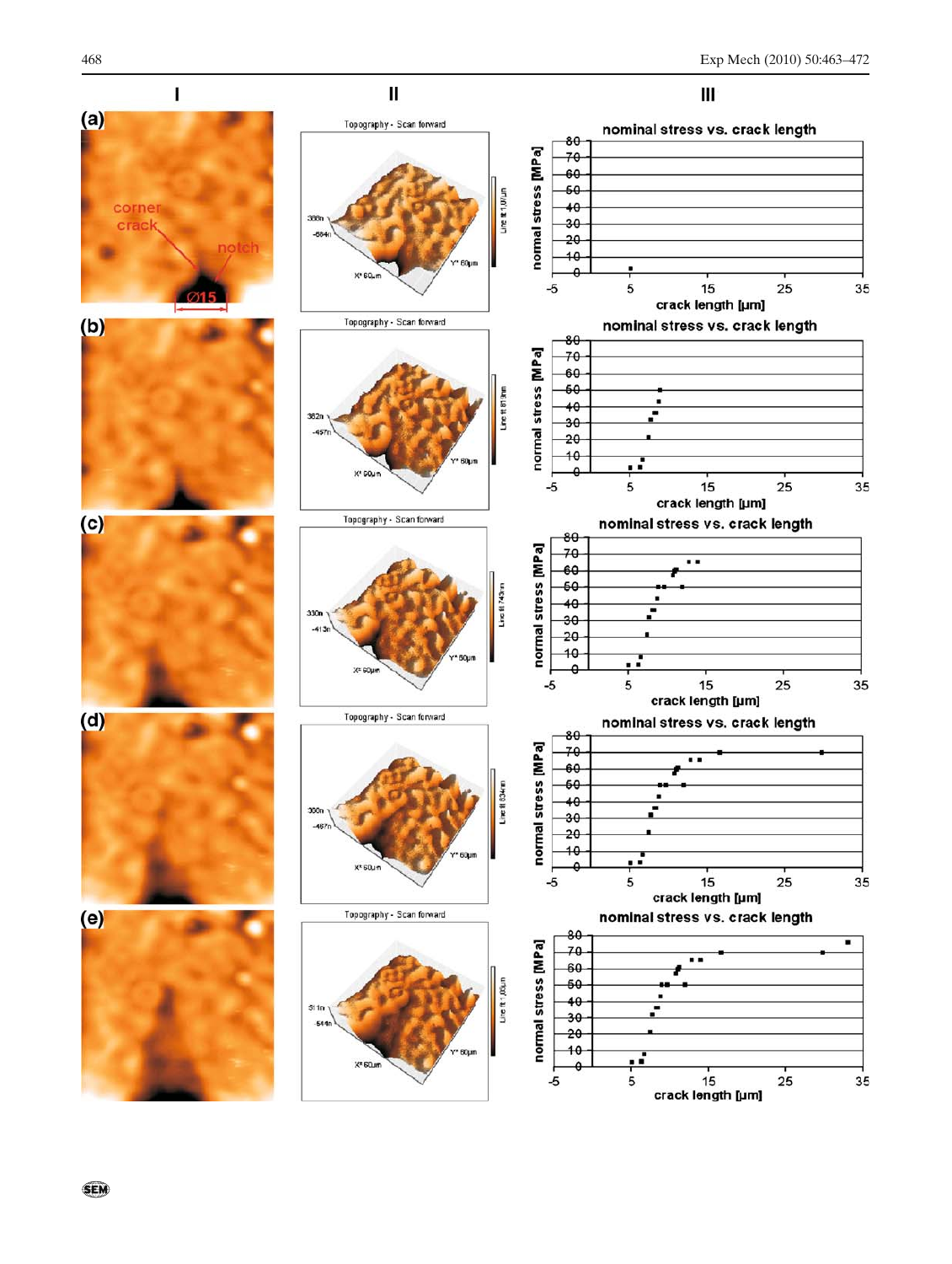<span id="page-7-0"></span>-**Fig. 7** Typical situations during crack propagation. Column I shows 2D scans with side lengths of 60 μm, column II are the corresponding 3D views and column III shows the stress-crack length diagrams. The AFM images always refer to the corresponding last data point of the diagrams. The stages of crack growth are: (**a**) initial crack length and initial notch radius in μm, (**b**) stationary state i.e. no crack propagation at increasing stress, (**c**) stable crack growth, (**d**) unstable crack growth i.e. without increase of nominal stress the crack grows for a considerable distance and (**e**) before failure the crack growth is stopped again and a final increase of stress is necessary to initiate rupture. Note the appearance of material at the bottom of the crack for the last data points. This is an indication for a crack growing vertically and laterally from the corner of the top middle of the notch into the specimen

> calculate the residual stresses is shown in Fig. 9. The balance of forces yields:

$$
F_{res} = F_{res,dep} - F_{relief}
$$
  
=  $\sigma_{res,dep} A - \frac{l_0 - l_1}{l_0} E_{PI} A$  (7)

where  $F_{res}$  is the force due to residual stresses during dry etching, *Frelief* is the reduction of force due to stress relief by dry etching, *Fres*,*dep* is the force due to residual stresses after deposition and before dry etching, *EPI* Young's modulus of PI 2723, *A* is the cross sectional area of the specimen for calculating the nominal residual stress,  $l_0$  is the length of the specimen after deposition and  $l_1$  is the length of the specimen after dry etching. This initial length before the experiments can be calculated by

$$
l_1 = l_0 - \Delta f_1 - \Delta f_2 \tag{8}
$$

where  $\Delta f_i$  are the deflections of the silicon beams as defined in Fig. 9. Assuming that *Fres* is small compared to forces during the experiments,  $\Delta f_1$ 

**Fig. 8** Sketch demonstrating how a corner crack extends from the surface of the notch area into the material. It is also shown how the crack length as used herein was determined



**Fig. 9** Determination of residual stresses: (**a**) after dry etching the residual stresses in the specimen are partially relieved but cause a deflection of the silicon beams, (**b**) free body diagram: the same force acts on the specimen and on the beams. To determine the force it is sufficient to measure the initial deflection  $\Delta f_2$  of the force sensing beam, (c)  $\Delta f_2$ can be determined by comparing the position of the force sensing beam before conducting the experiments and after rupture. In the sketches the lower beam is the force sensing beam while dashed lines show the initial position determined by photolithography



and  $\Delta f_2$  can be calculated by using linear beam mechanics:

$$
\Delta f_i = \frac{F_{res} l_{Si,i}^3}{24 E_{Si} I} \tag{9}
$$

where  $l_{Si,i}$  is the length of the respective silicon beam,  $E_{Si}$  is the Young's modulus of silicon in < 110 >direction and *I* is the area moment of inertia for the silicon beams. Plugging in all known values into equation  $(7)$  and by using equations  $(8)$ and (9), a residual nominal stress  $\sigma_{res}$  of 4.5 MPa and a residual nominal stress after deposition  $\sigma_0$ of 43.6 MPa could be determined for experiment 1. This last value of  $\sigma_0$  is in very good agreement with the value of 42 MPa of residual stresses given by the manufacturer  $[20]$  for a 10  $\mu$ m thick layer of PI 2720 after deposition on a silicon wafer. As the residual stress is known, the stress state in the notch area can be estimated next. First the stress concentration factor for this particular situation has to be determined. As shown in Fig. [2](#page-2-0) the depth of the notch is 48 μm. On the mask used for the lithography the notch is perfectly sharp while in reality it will become rounded due to reflow of the polyimide during baking. Figure  $7(a)$  $7(a)$  suggests that the corresponding radius is about 7.5 μm. This yields a ratio of notch radius to width of minimum cross section of 7.5  $\mu$ m/143  $\mu$ m  $\approx$  0.052. Assuming furthermore a hyperbolically shaped notch the stress concentration factor can be obtained from charts given in [\[35](#page-10-0), [36\]](#page-10-0) to be  $\approx$  2.8. The nominal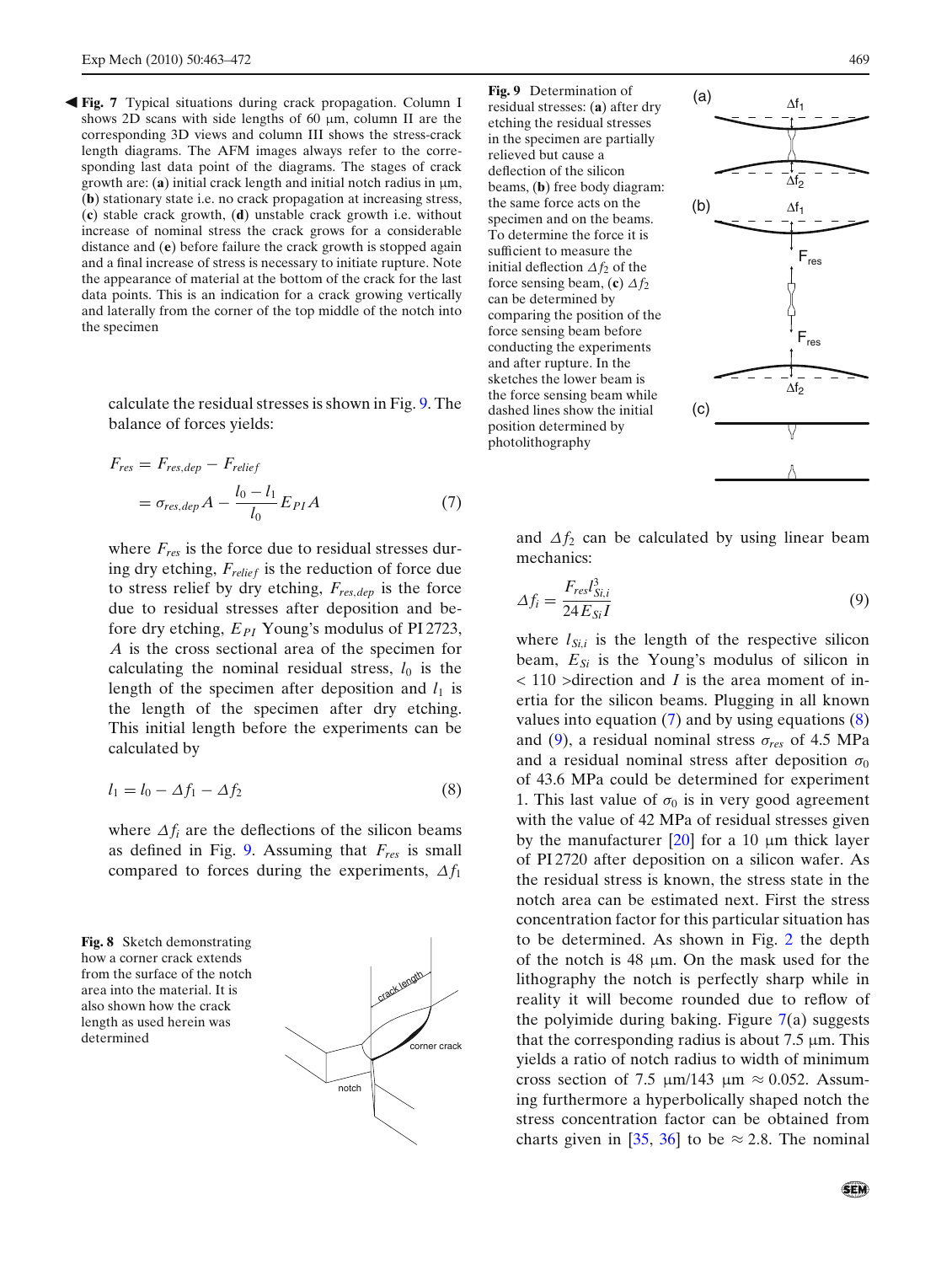<span id="page-8-0"></span>stress in the smallest section of the specimen at the bottom of the notch is 43.6 MPa  $\cdot$  185 μm/143 μm  $\approx$ 56.4 MPa. Multiplying this value with the stress concentration factor yields the stress in the bottom of the notch: 56.4 MPa  $\cdot$  2.8  $\approx$  158 MPa. This is in the order of the rupture strength of 160 MPa given by the manufacturer [\[20\]](#page-10-0) and therefore initial cracks after baking have to be expected.

Stationary phase

The crack length remains stable while the external force is increased. The elastic energy stored in the material is not yet large enough to activate crack growth.

– Stable crack growth

The crack starts to grow and two very important observations can be made. Firstly, during crack opening no crazes can be found and secondly, material becomes visible at the bottom of the crack. This can also be seen in the three dimensional scans (Fig. [7\)](#page-6-0). Therefore the assumption is that a crack growing vertically and laterally from the corner of the top middle of the notch into the specimen could be seen (see also Fig. [8\)](#page-7-0).

– Unstable crack growth

The crack propagates vastly into the material without almost any additional load.

– Pop-in

The unstable crack growth is stopped shortly before final failure of the sample. Such a behaviour is normally called pop-in for macroscopic samples. This term will also be used here. In order to be able to stop a propagating crack plastic deformations need to take place to dissipate energy. Only from the AFM images such plastic processes could not be determined. After rupture the samples were



**Fig. 10** SEM image of the vicinity of the crack. It shows the area opposite of the notch (see inset). The shear banded area grows due to increasing stresses with decreasing remaining cross sectional area. The sputtered gold layer partially came off and revealed the underlying patterns on the polyimide surface



**Fig. 11** Displacement field (*white*) at the crack tip obtained with the DIC software VEDDAC. It shows the state right before final rupture. The sidelength of the scan area is  $30 \mu m$ 

therefore first sputtered with approximately 10 nm of Au and then analyzed by scanning electron microscopy (SEM). Figure 10 shows how shear bands developed on the sample surface in the vicinity of the crack.

#### **Discussion**

In the previous section the experimental findings have been described. In this section a possible plastic deformation process for the pop-in effect is briefly presented. In general surface and corner cracks cause a multiaxial (three dimensional) and complicated stress state underneath the bottom of the crack [\[37](#page-10-0), [38\]](#page-10-0) as they disturb the uniaxial distribution of forces within the specimen. Only further away from the crack tip, the out-of-plane stress diminishes and therefore plane stress dominates. At room temperature and therefore far below  $T_g$ , the strongly entangled polymer chains prevent individual chains from reptating (Knaus, M, HD Microsystems Europe, Neu-Isenburg, Germany, personal communication, October 2008.). Therefore, void formation necessary for crazing is hindered and shear banding is favored [\[39,](#page-10-0) [40\]](#page-10-0). Additionally, if there is a high three dimensional stress level, chains are constrained by stresses in all directions and therefore brittle failure could occur [\[41\]](#page-10-0). Hence, it is assumed herein that chain scission is the failure mechanism in the area of triaxial stress i.e. , while shear banding could occur in the area of plane stress i.e. in the vicinity of the crack. Such shear banding could in fact be observed by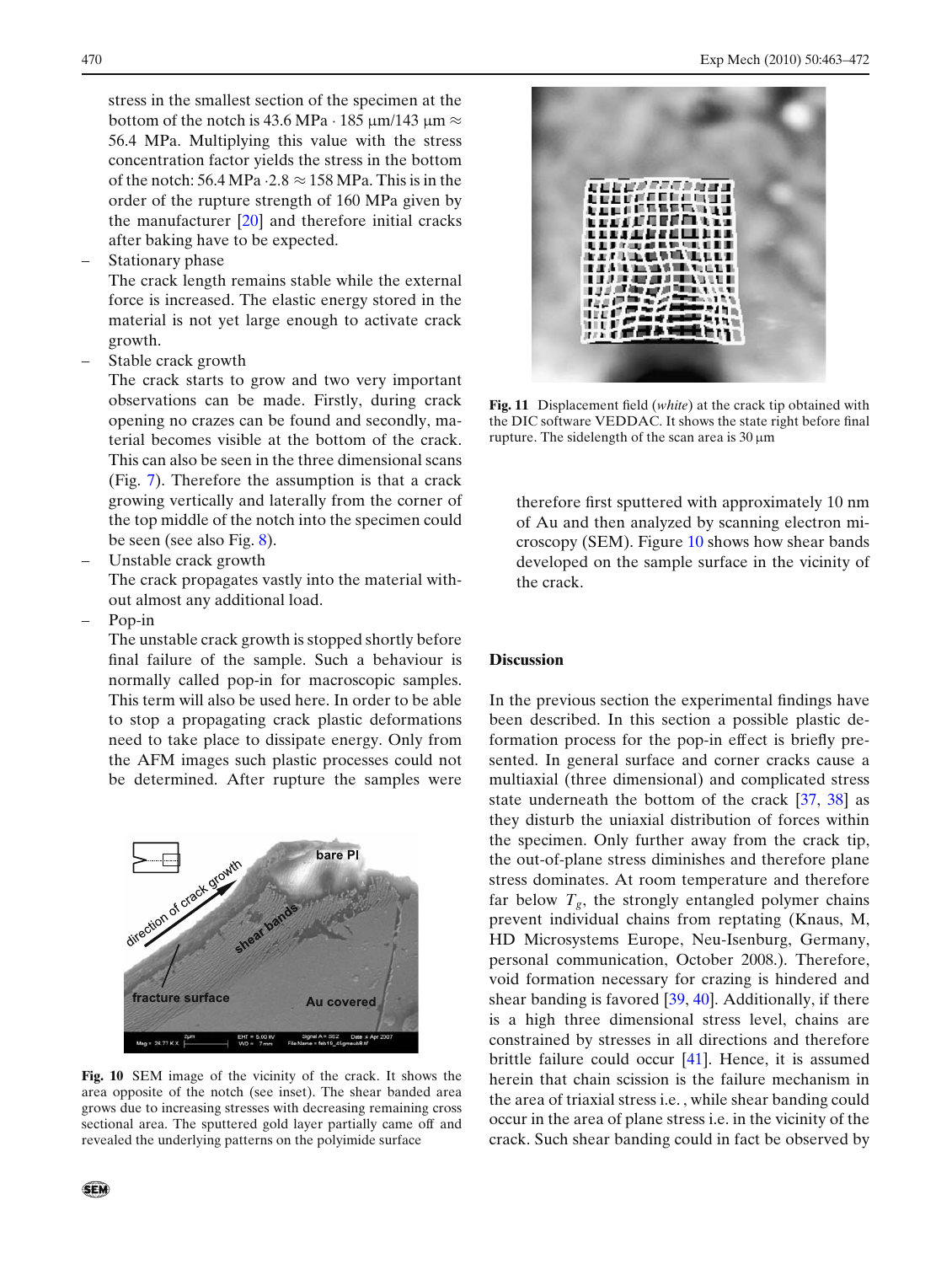<span id="page-9-0"></span>scanning electron microscopy (SEM) after rupture of the specimen as shown before in Fig. [10.](#page-8-0) This plastic deformation zone could therefore be the explanation of the pop-in behaviour and the resting of unstable crack growth. A detailed and in-depth discussion of the proposed deformation processes can be found in [\[42\]](#page-10-0).

#### **Outlook**

While in these experiments only the crack length was determined, the application of digital image correlation (DIC) software could greatly enhance the possibilities of the setup. Figure [11](#page-8-0) shows the results obtained by the DIC software package VEDDAC (Chemnitzer Werkstoffmechanik GmbH, Chemnitz, Germany). Not only could the crack tip opening displacement be observed, but also the displacement field ahead of the tip could in principle be analyzed. Both informations would be of great use in the application of fracture mechanics theories to the results and have partly already been reported in the literature for a resin polymer compact tension (CT) specimen [\[43\]](#page-10-0). Other examples in the literature on the determination of the displacement field around crack tips were based on AFM [\[16\]](#page-10-0) or scanning tunneling microscopy (STM) [\[44](#page-10-0)], but without measurement of forces and stresses. Further improvements of the experiments seem to be possible by changing the layout of the PI specimens by applying rules set by Feddersen [\[45](#page-10-0)]. Instead of single notched specimens as used in this study, middle tension specimens with a defined ratio of notch length to specimen width could be used.

#### **Conclusions**

It was shown that the AFM could be used to observe crack growth with micrometer resolution in polyimide microspecimens. By applying beam mechanics to the deformation of a double fixed silicon beam connected to the specimen, forces in the range of millinewtons could be measured. This also allowed the simple determination of residual nominal stresses. By combining the two data sets of stresses and AFM scans the determination of stress-crack-length diagrams was possible. Different stages during crack growth could thus be identified. Combined with SEM images of the process zone, it was then possible to characterize the fracture and deformation behaviour of very thin polyimide layers. Finally, the potential of the method for future experiments with different geometries and the use of DIC software was discussed. These future steps might

eventually lead to a reliable quantitative determination of fracture properties.

**Acknowledgements** The authors would like to express their gratitude to Prof. Bharat Bhushan from the Ohio State University, Prof. Taher Saif from the University of Illinois at Urbana-Champaign, Dr. Hans-Jakob Schindler from Mat-Tec AG (Winterthur, Switzerland), Dr. Pieter van Schendel from Nanosurf AG (Liestal, Switzerland), Dipl.-Ing. Bettina Seiler and Dr. Michael Dost from CWM GmbH (Chemnitz, Germany) and finally Dr. Nicola Naujoks from the Nanotechnology Group of ETH Zurich for very helpful discussions.

#### **References**

- 1. Chasiotis I, Knauss WG (2002) A new microtensile tester for the study of MEMS materials with the aid of atomic force microscopy. Exp Mech 42(1):51–57
- 2. Cho SW, Cardenas-Garcia JF, Chasiotis I (2005) Measurement of nanodisplacements and elastic properties of MEMS via the microscopic hole method. Sens Actuators A Phys 120(1):163–171
- 3. Cho SW, Chasiotis I (2007) Elastic properties and representative volume element of polycrystalline silicon for MEMS. Exp Mech 47(1):37–49
- 4. Chasiotis I, Cho SW, Jonnalagadda K (2006) Fracture toughness and subcritical crack growth in polycrystalline silicon. J Appl Mech 73(5):714–722
- 5. Cho SW, Jonnalagadda K, Chasiotis I (2007) Mode I and mixed mode fracture of polysilicon for MEMS. Fatigue Fract Eng Mater Struct 30(1):21–31
- 6. Lee Y, Tada J, Isono Y (2005) Mechanical characterization of single crystal silicon and UV-LIGA nickel thin films using tensile tester operated in AFM. Fatigue Fract Eng Mater Struct 28(8):675–686
- 7. Isono Y, Namazu T, Terayama N (2006) Development of AFM tensile test technique for evaluating mechanical properties of sub-micron thick DLC films. J Microelectromech Syst 15(1):169–180
- 8. Bobji MS, Bhushan B (2001) *In situ* microscopic surface characterization studies of polymeric thin films during tensile deformation using atomic force microscopy. J Mater Res 16(3):844–855
- 9. Tambe NS, Bhushan B (2004) *In situ* study of nano-cracking in multilayered magnetic tapes under monotonic and fatigue loading using an AFM. Ultramicroscopy 100(3-4):359–373
- 10. Li XD, Xu WJ, Sutton MA, Mello M (2006) Nanoscale deformation and cracking studies of advanced metal evaporated magnetic tapes using atomic force microscopy and digital image correlation techniques. Mater Sci Technol 22(7): 835–844
- 11. Nishino T, Nozawa A, Kotera M, Nakamae K (2000) *In situ* observation of surface deformation of polymer films by atomic force microscopy. Rev Sci Instrum 71(5):2094– 2096
- 12. Opdahl A, Somorjai GA (2001) Stretched polymer surfaces: atomic force microscopy measurement of the surface deformation and surface elastic properties of stretched polyethylene. J Polym Sci Part B Polym Phys 39(19):2263–2274
- 13. Roggemann MC, Williams JG (2002) Use of an atomic force microscope to measure surface deformations in polymeric systems. J Adhes Sci Technol 16(7):905–920